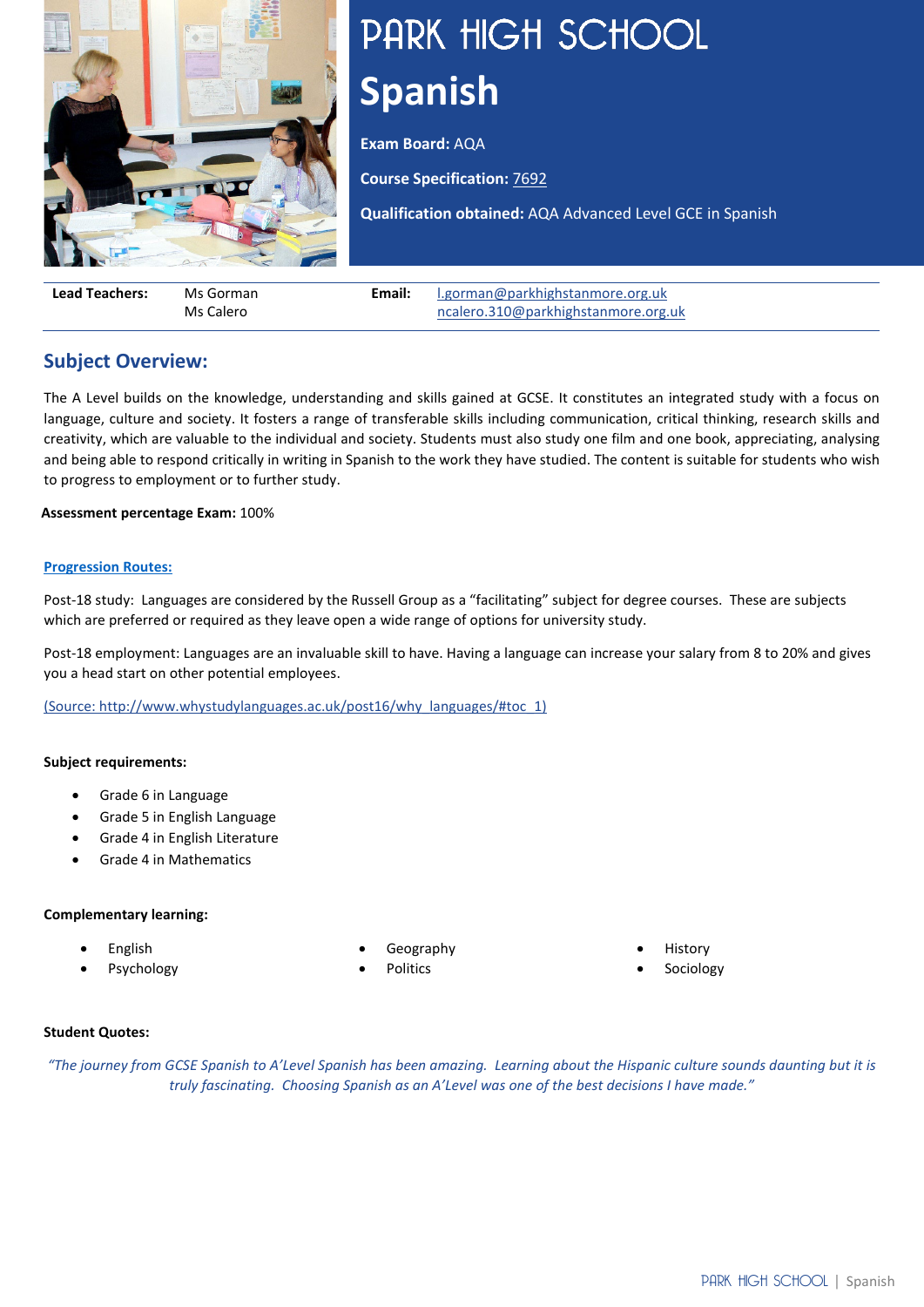## **Year 12**

### **Topics covered:**

- Subject content areas are:
- Modern and traditional values in Spain
- Cyberspace
- Gender equality
- The influence of popular icons
- Regional identity in Spain
- Cultural heritage
- Film study: Volver
- Independent research project

## **Year 13**

## **Topics covered:**

- Subject content areas are:
- Immigration
- Racism
- Integration
- Youth of today, citizens of tomorrow
- Monarchies and dictatorships
- Popular movements
- Study of literature: La Casa de Bernada Alba

## **Assessment**

Is 100% Exam.

| <b>Unit Code</b> | <b>Unit Title</b>              | <b>Assessment Details</b>                 | Weighting |
|------------------|--------------------------------|-------------------------------------------|-----------|
| 7962/1           | Listening, Reading and Writing | Written Examination: 100 marks, 2hr 30min | 50%       |
| 7962/2           | Writing                        | Written Examination: 80 marks, 2hr        | 20%       |
| 7962/3           | <b>Speaking</b>                | Oral Exam: 60 marks, 21-23 minutes        | 30%       |

## **Additional information**

#### **Course specific equipment:**

- A4 Lever Arch Folder
- Paper

## **Essential Reading Material:**

| AQA a Level Year 1 and AS Spanish Student Book      | ISBN-13: 9780198366904  |
|-----------------------------------------------------|-------------------------|
| AQA A Level Year 2 Spanish Student Book             | ISBN-13: 978-0198366874 |
| AQA A Level Spanish: Grammar & Translation Workbook |                         |

Collins Easy Learning Spanish Verbs